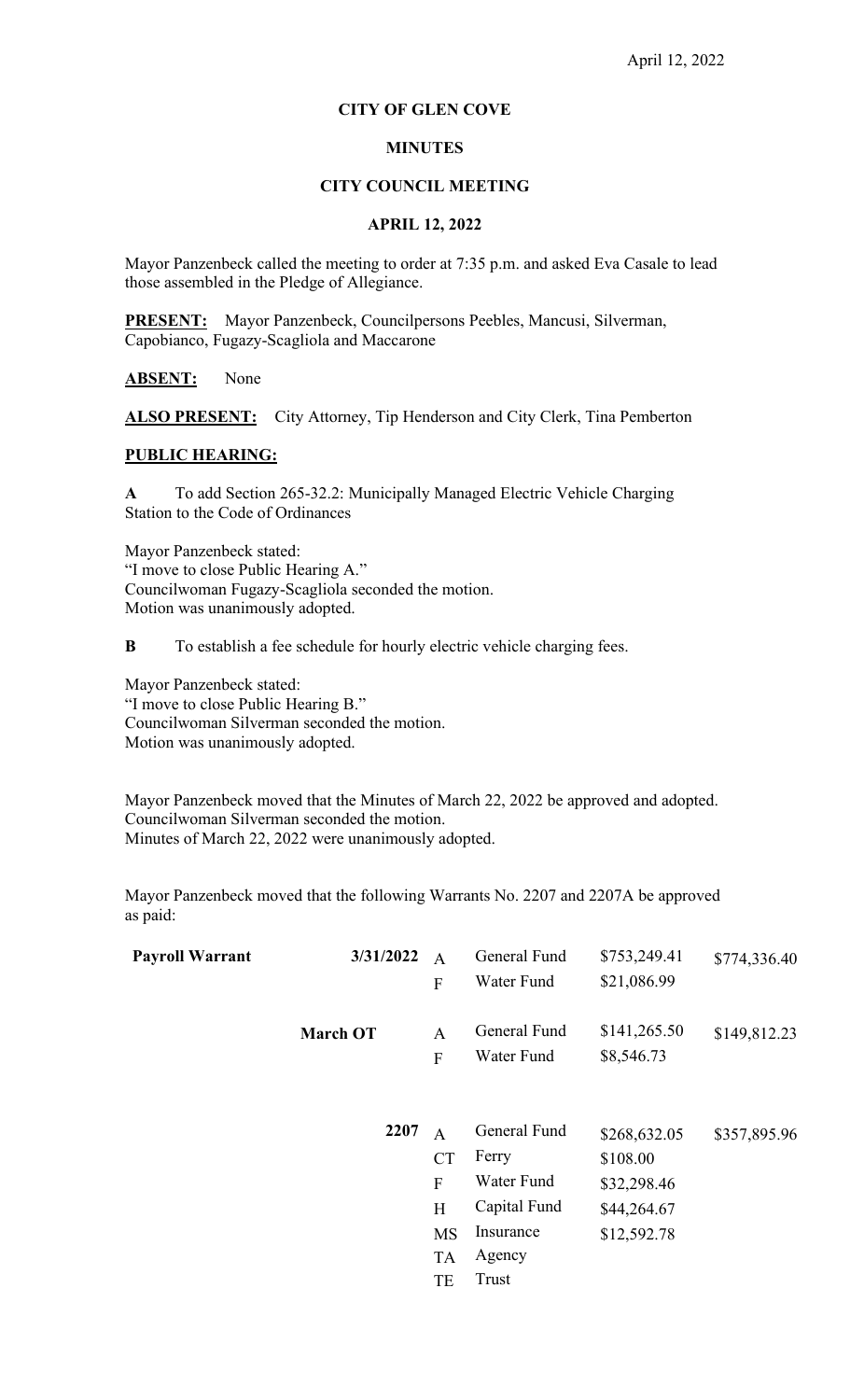| Wire or ACH Payments for period: |                                   | 3/18/2022<br>4/7/2022 |                |
|----------------------------------|-----------------------------------|-----------------------|----------------|
| Date:                            | <b>Vendor:</b><br><b>NATIONAL</b> | <b>Reason:</b>        | <b>Amount:</b> |
| 3/30/2022 GRID                   |                                   | <b>UTILITIES</b>      | \$28,655.77    |
| 3/23/2022 PSEG                   |                                   | <b>UTILITIES</b>      | \$7,114.48     |
| 3/21/2022 PSEG                   |                                   | <b>UTILITIES</b>      | \$1,618.12     |
| 4/4/2022                         | capital one                       | credit card pmt       | \$1,180.86     |
| $4/1/2022$ DTC                   |                                   | Debt Service          | \$650,000.00   |
| $4/1/2022$ DTC                   |                                   | Debt Service          | \$177,006.26   |
| 3/21/2022 PMA                    |                                   | Workers Comp          | \$21,704.18    |

Councilwoman Fugazy-Scagliola seconded the motion. Motion was unanimously adopted.

Mayor Panzenbeck stated: "I move to amend Resolution 6A." Councilwoman Peebles seconded the motion. Motion was unanimously adopted.

Mayor Panzenbeck stated: "I move to add Resolution 6BB to tonight's agenda." Councilwoman Silverman seconded the motion. Motion was unanimously adopted.

Mayor Panzenbeck offered Ordinance 6A, Resolutions 6B, 6C, 6D, 6E, 6F, 6G, 6H, 6I, 6J, 6K, 6L, 6M, 6N, 6O, 6P, 6Q, 6R, 6S, 6T, 6U, 6V, 6W, 6X, 6Y, 6A, 6Z, 6AA and 6BB, and moved for their adoption.

Ordinance 6A

**BE IT ORDAINED,** that the City Council hereby adds Sec. 265-32.2: Municipally Managed Electric Vehicle charging Station to the Code of Ordinances, as follows:

### Section 265-32.2 **Electric Vehicle Charging Station**

- A. It is the intent of this section to provide public vehicle charging stations to serve the needs of the public as demand may require.
- B. Definitions.

# **ELECTRIC VEHICLE**

A battery electric vehicle that uses chemical energy stored in rechargeable battery packs, either as its sole source of energy or as combined with petroleum base fuels.

# **ELECTRIC VEHICLE CHARGING STATION**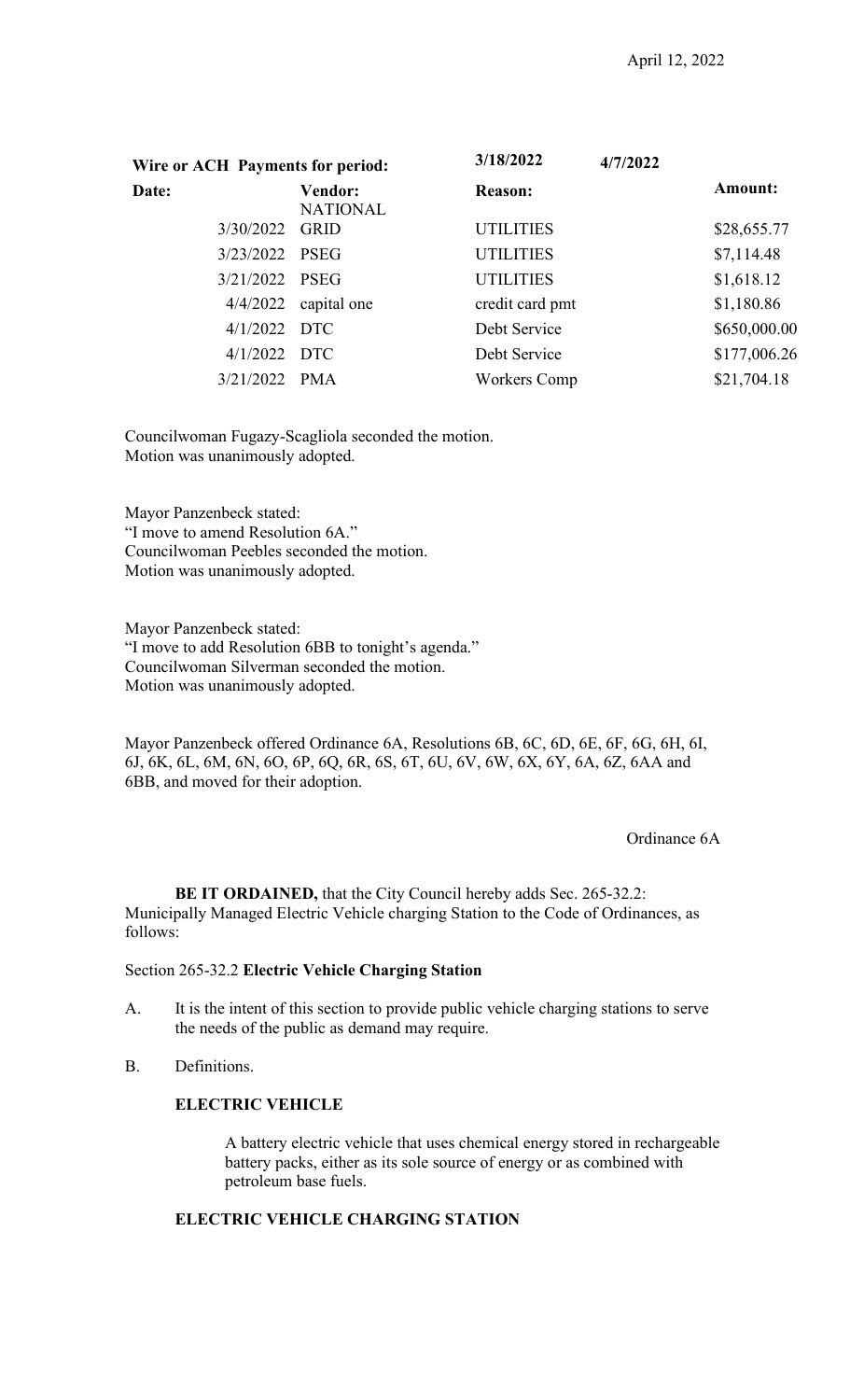A public parking space that includes dedicated battery charging equipment that permits for the transfer of electric energy to an electric vehicle's rechargeable battery pack or other energy storage device.

# **ELECTRIC VEHICLE PARKING SPACE**

A parking space marked for the exclusive use of an electric vehicle for the purpose of using battery charging equipment to recharge the vehicle's propulsion battery pack. Each parking space shall be posted with signage indicating the space is only for electric vehicle charging purposes.

C. The City hereby designates parking spaces at each of the following off-street public parking locations for use as Electric Vehicle Charging Stations.

| Location              | <b>Spaces</b> |
|-----------------------|---------------|
| Pulaski Street Garage |               |

D. Hourly Electric vehicle charging fees shall be set forth in a fee schedule, from time to time, by City Council Resolution. Said Resolution shall set forth the hourly fee while an Electric Vehicle is charging at the Electric Vehicle Charging Station.

It shall be a violation for a vehicle to remain in an electric Vehicle Parking Space for more than sixty minutes after it is fully charged or to occupy such Space while not charging its battery pack.

- E. Non-Electric Vehicles are prohibited from stopping, standing, or parking at Electric Vehicle Charging Stations.
- F. Violations.

(1) Offenders of this Section shall be subject to a fine of seventy-five dollars (\$75.00).

(2) Offenders of this Section may also be subject to other applicable fines in the City's Code of Ordinances

Resolution 6B

**WHEREAS,** the City desires to establish a fee to cover the costs for the public use of City owned electrical charging stations at the Pulaski Street garage; and

**WHEREAS,** the City has evaluated the cost to the City of said service to be \$0.263/per kilowatt hour; and

**NOW, THEREFORE BE IT RESOLVED,** that a fee for the public use of City charging stations be initially set at \$0.30/per kilowatt hr. with future adjustments as required to offset additional costs of the City.

Resolution 6C

**BE IT RESOLVED,** that the City Council hereby amends the Memorandum of Agreement, adopted December 30, 2021, between the City of Glen Cove and CSEA, Local 1000 AFSCME, AFL-CIO.

(See Attached)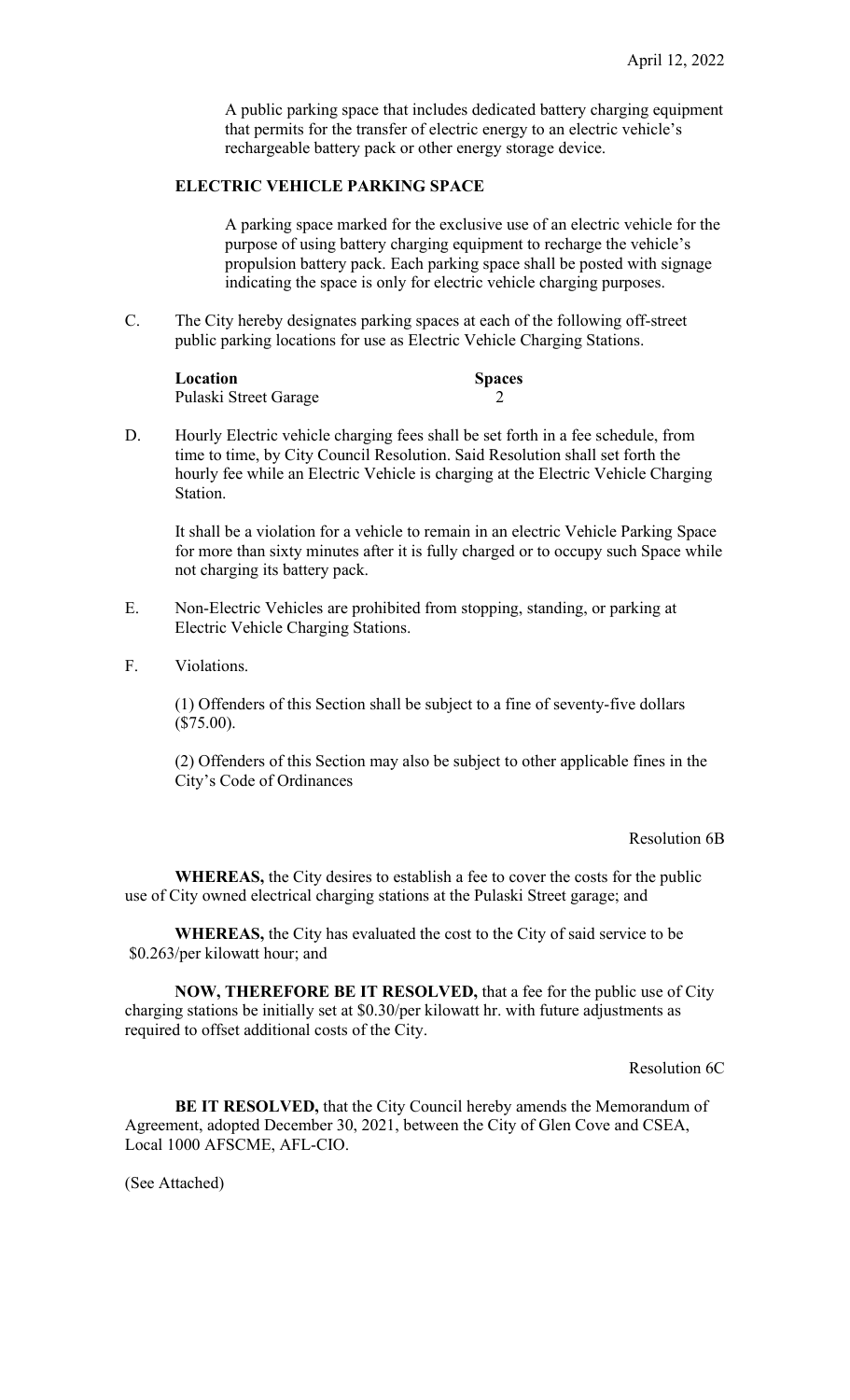#### Resolution 6D

**BE IT RESOLVED,** that the City Council hereby authorizes the Mayor to enter into a parking enforcement management services agreement with Fundamental Business Service, Inc. ("FBS") for the collection of delinquent City issued parking summonses for an initial term of three years, effective April 13, 2022 with an option to renew for another three-year period based on mutual consent of the parties at a cost not to exceed 29% of the amounts collected, the agreement additionally provides certain equipment, software and training, under a pilot program, for the purposes of issuing electronic parking violations at no cost to the City.

Funding: A3120-55409

Resolution 6E

**BE IT RESOLVED,** that the City Council hereby authorizes the Mayor to accept the proposal of and enter into an agreement with Newport Engineering, P.C., to provide professional services associated with the continued improvements/rehabilitation construction at Morgan Park, for an amount not to exceed fee inclusive of expenses of \$12,000.

Funding: H7140-52240-1821

Resolution 6F

**BE IT RESOLVED,** that the City Council hereby authorizes the Mayor to enter into a professional service agreement with H2M Architects and Engineers to provide an evaluation of the replacement of a 250,000 gallon elevated storage tank at Leech Circle, services to be performed in accordance with the City/H2M On-Call Services Agreement for the not to exceed fee, inclusive of expenses, of \$38,500.

Funding: H8300-52260-2011

#### Resolution 6G

**BE IT RESOLVED,** that the City Council hereby authorizes the Mayor to enter into an annual service agreement with North Shore Golf Car Service, Inc., retroactive to January 1, 2022, for the maintenance of 61 golf cars at the annual rate of \$10,950.00.

Funding: A7180-55438

Resolution 6H

**BE IT RESOLVED,** that the City Council hereby authorizes the Mayor to accept the proposal of and enter into an agreement with Anker's Electric Service, Inc., to obtain and install a transfer switch for a generator located at Duck Pond Road water facility, in the amount of \$54,529.00.

Funding: H8300-52260-2142

Resolution 6I

**BE IT RESOLVED,** that the City Council hereby accepts a grant in the amount of \$8,000 from Senate Majority Initiative Form, division of Criminal Justice Services, for services and expenses related to Glen Cove Police Department to combat gang violence through the continued funding of the PRIDE program and anti-gang education in local school districts.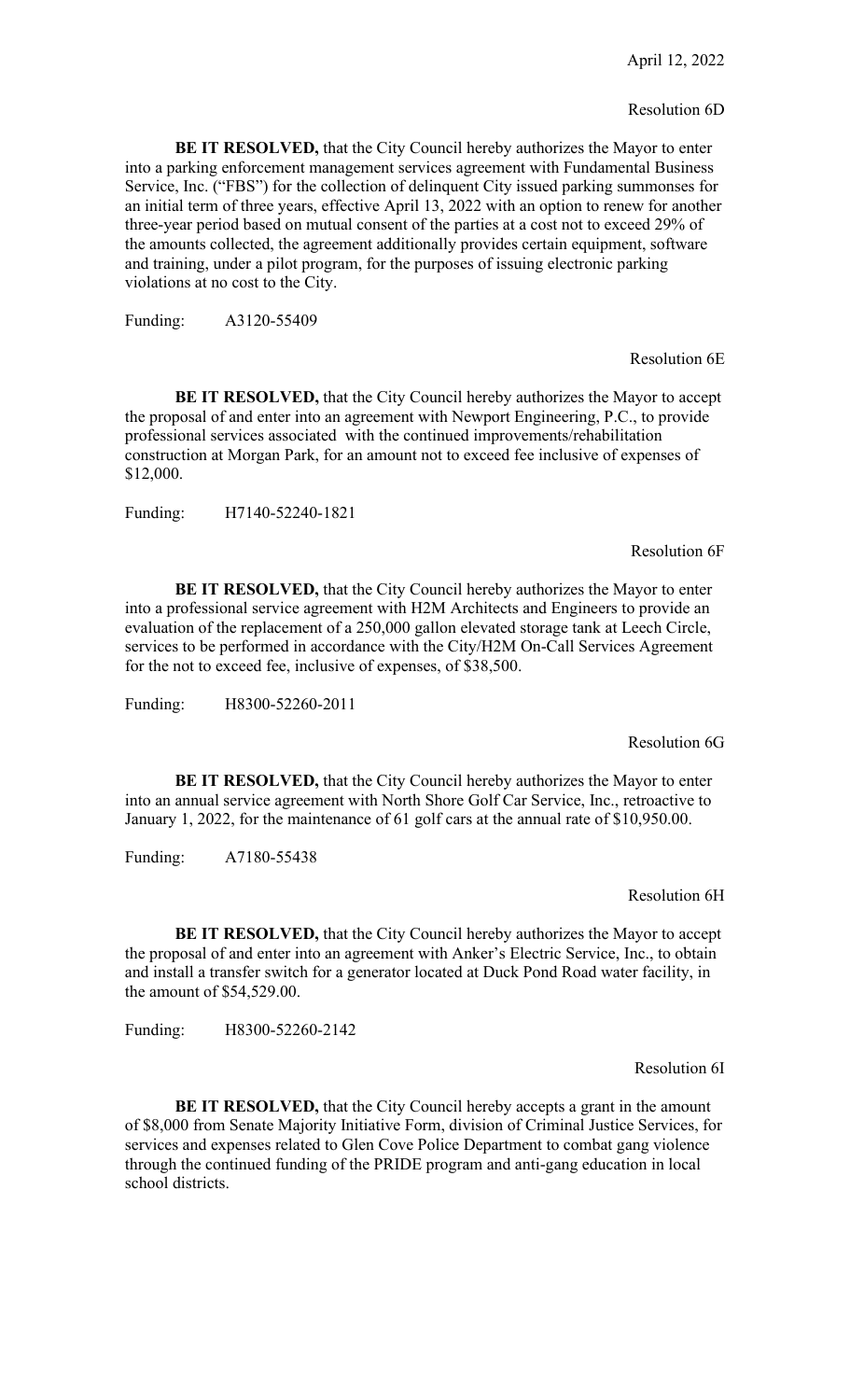### Resolution 6J

**BE IT RESOLVED,** that the City Council hereby approves Budget Transfers and Amendments as submitted and reviewed by the City Controller.

(See Attached)

Resolution 6K

**BE IT RESOLVED,** that the City Council hereby authorizes the purchase of a 2017 Ford Explorer, from the Inc. Village of Sands Point, for the Glen Cove Auxiliary Police, in the amount of \$5,000.

Funding: A3310-52250

#### Resolution 6L

**BE IT RESOLVED,** that the City Council hereby authorizes the Mayor to accept certain determinations of hearing officers and stipulations of settlement for Small Claims Assessment Review claims, and approves certain refunds.

| Sec.: 30 Block: 42 Lot: 593 | Refund: \$388.16 |
|-----------------------------|------------------|
| Sec.: 31 Block: 51 Lot: 574 | Refund: \$388.16 |
| Sec.: 31 Block: 51 Lot: 574 | Refund: \$329.10 |
| Sec.: 30 Block: 42 Lot: 568 | Refund: \$656.20 |
|                             |                  |

Funding: A1930-55950

Resolution 6M

**BE IT RESOLVED,** that the City Council hereby authorizes the Mayor to accept the proposal of and enter into an agreement with Tanner Consulting Group, to provide a golf ball trajectory study and plan for the Glen Cove Driving Range, in an amount not to exceed \$5,000.

Funding: H7180-52240-2202

Resolution 6N

**BE IT RESOLVED,** that the City Council hereby authorizes the Mayor to enter into a service agreement with Stryker, to provide preventive maintenance, inspection and unlimited repairs for cardiac monitors, effective July 8, 2022 through July 7, 2023, in the amount of \$9,822.60.

Funding: A4540-55407

Resolution 6O

**BE IT RESOLVED,** that the City Council hereby authorizes the Mayor to enter into an annual preventative maintenance service agreement with Hilo Equipment  $\&$ Services for two (2) garage doors, in the amount of \$250, approximately every 180 days, not to exceed \$1,000 per year.

Funding: A4540-55407

Resolution 6P

**BE IT RESOLVED,** that the City Council hereby authorizes the Mayor to enter into an agreement with Claynation for the City of Glen Cove Youth Bureau Summer Program, for five (5) sessions between July 5<sup>th</sup> through August 5<sup>th</sup>, 2022, at a rate of \$15.00 per child.

Funding: A7050-55448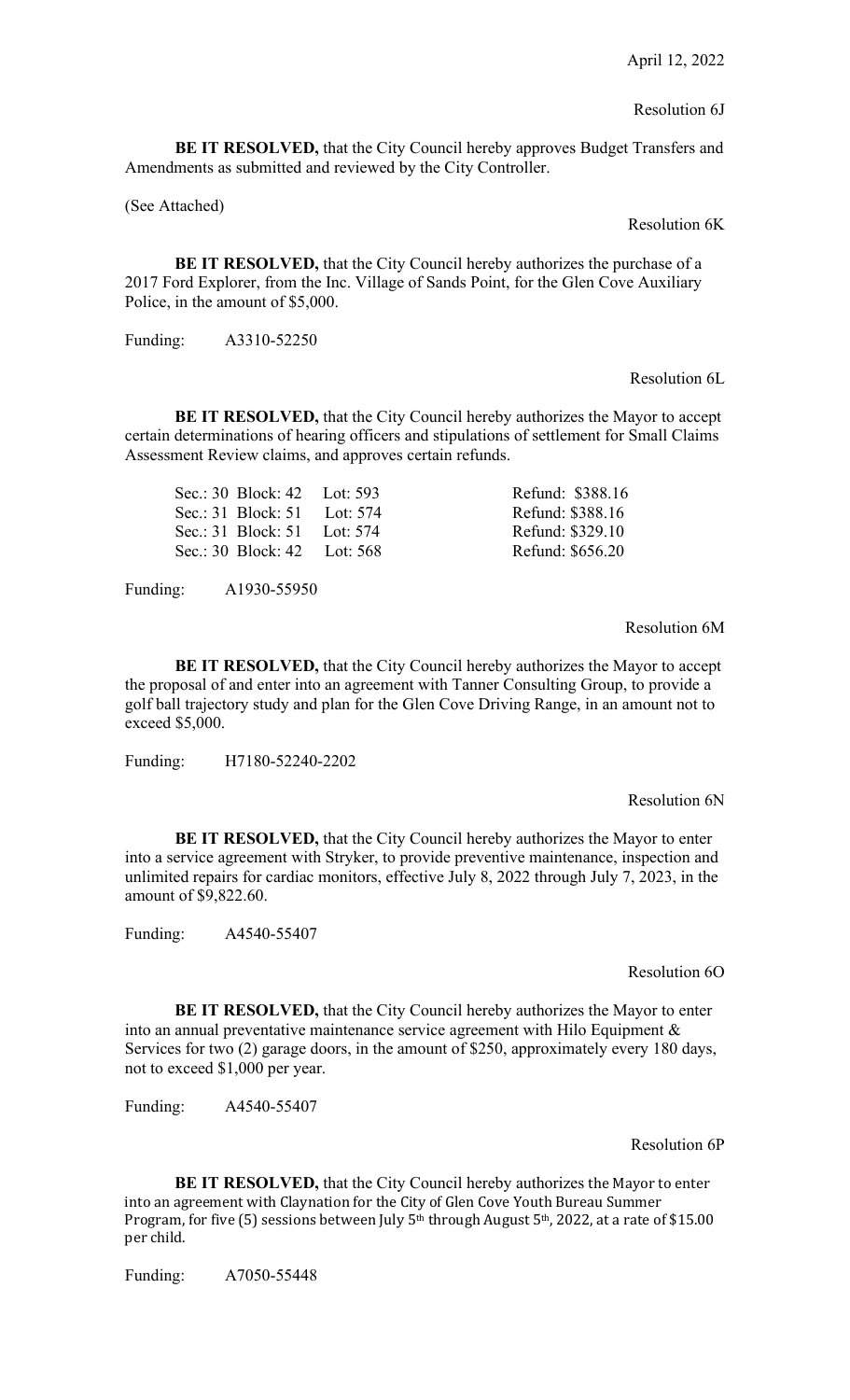#### Resolution 6Q

**BE IT RESOLVED,** that the City Council hereby authorizes the Mayor to enter into an agreement with Laser Bounce for the City of Glen Cove Youth Bureau Summer Program, for July 29, 2022, at a rate of \$19.95 per child and \$7.50 per camp counselor.

Funding: A7050-55448

Resolution 6R

**BE IT RESOLVED,** that the City Council hereby authorizes the Mayor to enter into an agreement with Active Kidz for the City of Glen Cove Youth Bureau Summer Program, on July 15, 2022, at a rate of \$22.00 per child plus \$75 Janitorial fee.

Funding: A7050-55448

Resolution 6S

**BE IT RESOLVED,** that the City Council hereby authorizes the Mayor to enter into an agreement with Christopher MacDonald, for the City of Glen Cove Youth Services and Recreation, to provide tennis lessons to be held at Stanco Park Courts for eleven weeks, four nights per week, June 13 through August 18, 2022, in the amount of \$165 per day for a maximum of 28 days for regular session and \$330 per day for double session, August 8 – August 12, 2022.

Funding: A7055-55433

Resolution 6T

**BE IT RESOLVED,** that the City Council hereby authorizes Police Officers Vincent Oppedisano, Christopher Pascucci, Andrew Mozer and Gregory Denk to attend Weight School at Suffolk County Fire Academy April 28 and April 29, 2022, in the total amount of \$1,185.40.

Funding: A3120-51140

Resolution 6U

**BE IT RESOLVED,** that the City Council hereby authorizes RXR, along with the City of Glen Cove Youth Services and Recreation to hold the "First Annual Garvies Point Kite Festival", to be held at Garvies Point Park on April 30, 2022, with a rain date of May 1, 2022, 10:00 a.m. to 1:00 p.m.

Resolution 6V

**BE IT RESOLVED,** that the City Council hereby authorizes the City of Glen Cove Memorial Day Parade Committee to hold their annual Memorial Day Parade on May 30, 2022 and the closing of certain streets, 11:00 a.m. to 3:00 p.m.

Resolution 6W

**BE IT RESOLVED,** that the City Council hereby authorizes The Cadillac Guys to hold car shows, May 10, June 14, July 12, August 9 and September 13, 2022, 5:30 p.m. to 9:00 p.m., and the closing of School Street, Bridge Street and Glen Street.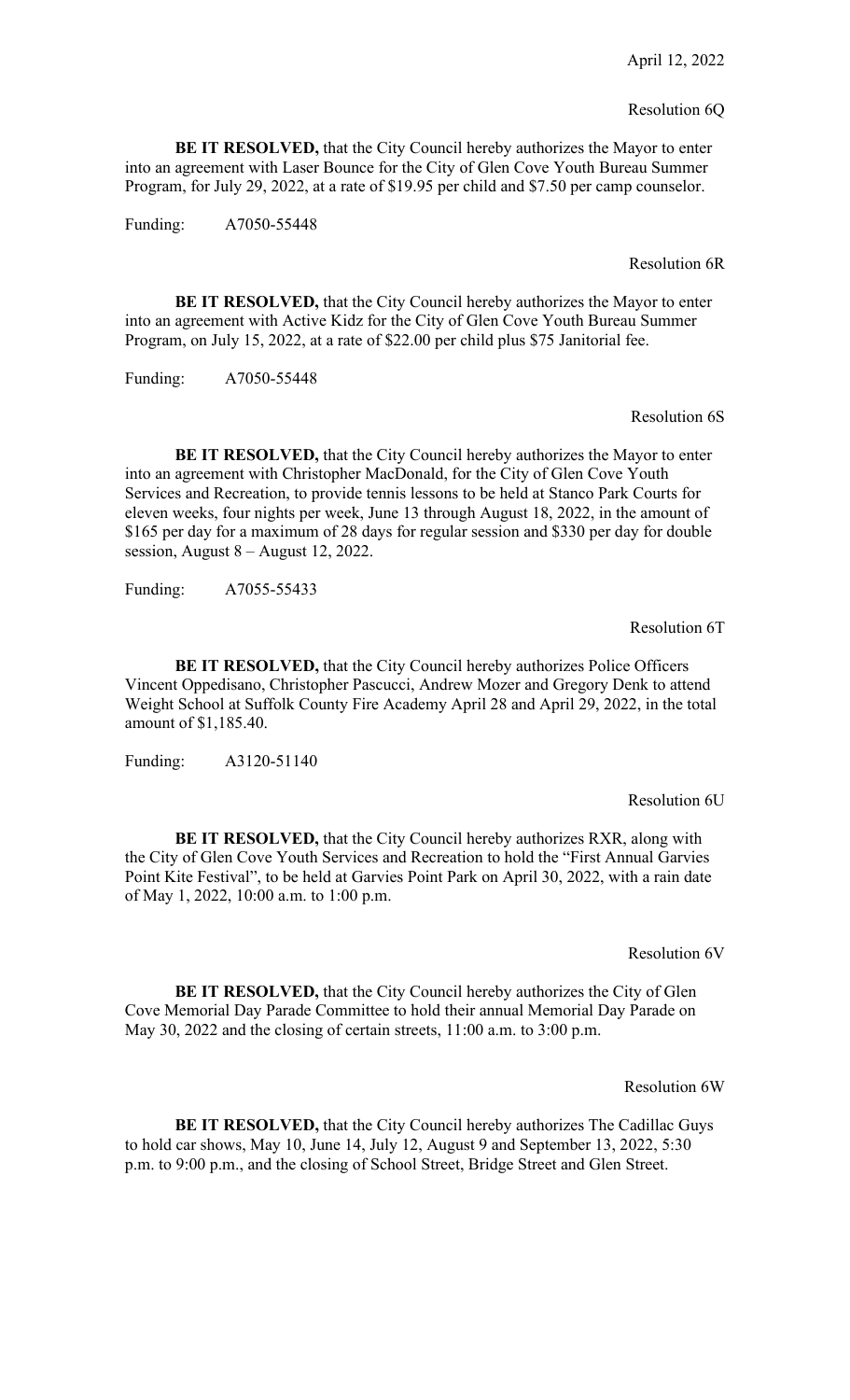# Resolution 6X

**BE IT RESOLVED,** that the City Council hereby authorizes St. Boniface Martyr Church to erect 20 lawn signs May 9, 2022 through May 20, 2022, to advertise their annual "Feast by the Shore at Tappen Beach".

### Resolution 6Y

**BE IT RESOLVED,** that the City Council hereby authorizes the Nicholas Pedone Foundation, Ltd. to hold their annual Nicholas Pedone 5K run/walk, on August 28, 2022, and the closing of certain roads, 8:30 a.m. to 11:30 a.m.

Resolution 6Z

**BE IT RESOLVED, that the City Council hereby authorizes Rescue Paw** Foundation to hold a "Dog Adoption Event" at Garvies Point Dog Park, April 24, 2022, 12:00 p.m. to 4:00 p.m.

Resolution 6AA

**WHEREAS,** the State of New York provides financial aid for household hazardous waste programs; and

**WHEREAS,** the City of Glen Cove, herein called MUNICIPALITY, has examined and duly considered the applicable laws of the State of New York and the MUNICIPALITY deems it to be in the public interest and benefit to file an application under these laws; and

**WHEREAS,** it is necessary that a Contract by and between THE PEOPLE OF THE STATE OF NEW YORK, herein called the STATE, and the MUNICIPALITY be executed for such STATE Aid;

**NOW, THEREFORE, BE IT RESOLVED BY,** the Glen Cove City Council,

- 1. That the filing of an application in the form required by the State of New York in conformity with applicable laws of the State of New York including all understanding and assurances contained in said application is hereby authorized.
- 2. That Mayor Pamela Panzenbeck, or his/her designee is directed and authorized as the official representative of the MUNICIPALITY to act in connection with the application and to provide such additional information as may be required and to sign the resulting contract if said application is approved by the STATE:
- 3. That the MUNICIPALITY agrees that it will fund the entire cost of said household hazardous waste program and will be reimbursed by the State for the State share of such costs.
- 4. That this resolution shall take effect immediately.

Resolution 6BB

**BE IT RESOLVED,** that the City Council hereby authorizes Glen Cove Volunteer Fire Department to erect twenty (20) lawn signs April 14, 2022 through April 26, 2022, to advertise annual "Recruitment Drive".